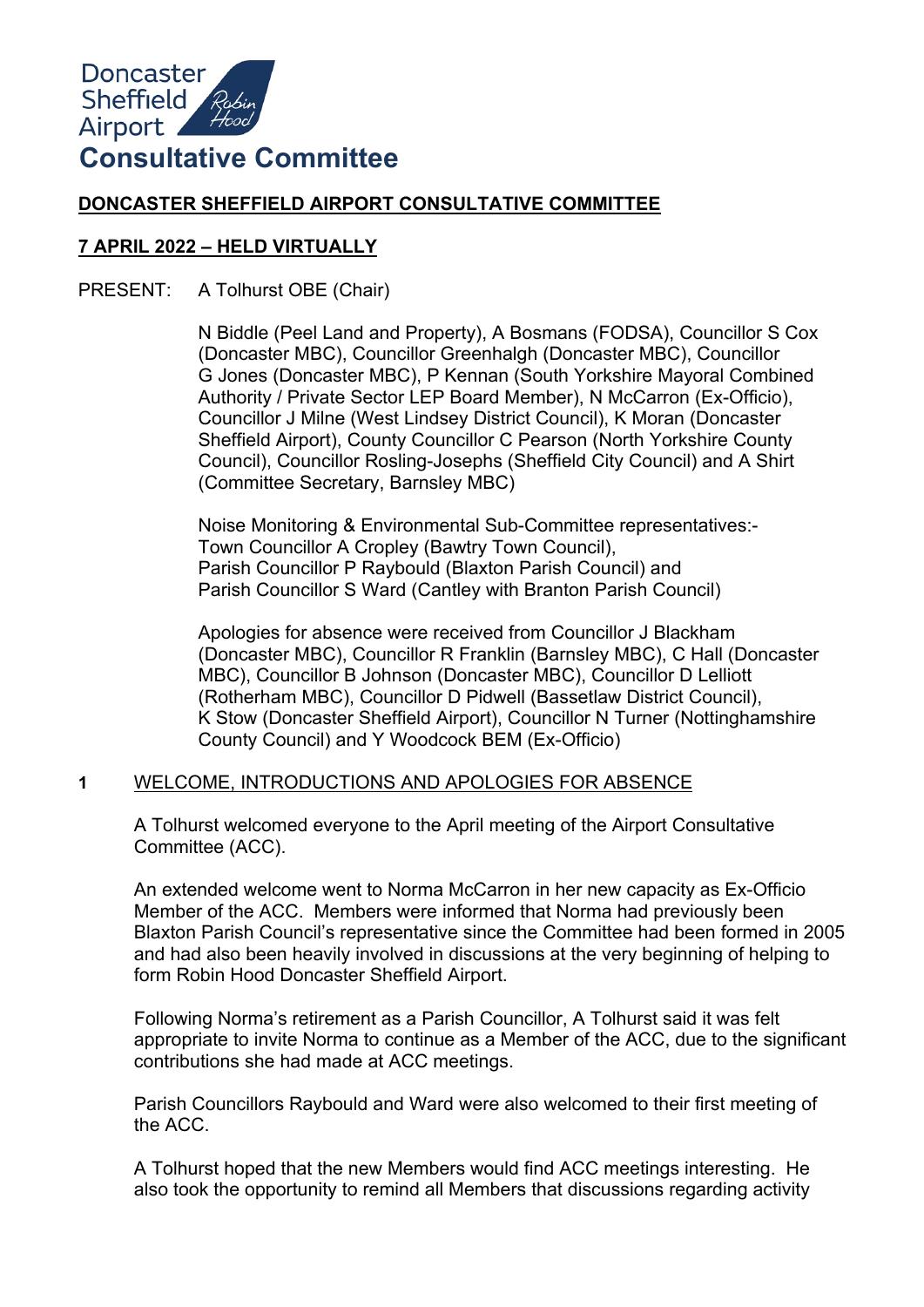taking place at the airport which local residents would find interesting, should be reported back as a matter of course.

On behalf of the Committee, A Tolhurst congratulated Keith Moran on his recent promotion to Operations Director at DSA and welcomed him to his first ACC meeting.

Apologies for absence were noted as above.

#### **2** ANNOUNCEMENTS

A Tolhurst opened the meeting and he said that given the easing of Covid-related restrictions he had considered holding today's meeting in person for the first time in two years. However, due to increasing Covid cases, it was felt sensible to hold today's meeting virtually. He hoped that a future ACC meeting would be held in person.

A Tolhurst said that just when it looked that the outlook was getting brighter, events have served to reduce enthusiasm generally. Surging inflation and the war in Ukraine are weighing heavily on economic forecasts and on travel in particular. And the dreaded virus was having a huge impact on travel with so many flights being cancelled at present for shortage of crews.

In today's Times newspaper the headline had been 'Airport Staff Shortages threaten two months of disruptions for travellers'.

And only this week, the CEO at Manchester Airport had resigned over the huge queues at check in-desks, with some passengers missing their flights even though they arrived in good time.

Despite the current setbacks, flight bookings in general were showing an upturn, although some analysts were concerned that as turbulent times are far from over, the overseas holiday activity might not turn out much better that that of the last two years.

That said, it was good to note that locally there are developments which the Committee would no doubt hear about during the meeting.

## **3** MINUTES OF THE AIRPORT CONSULTATIVE COMMITTEE ORDINARY MEETING HELD ON 27 JANUARY 2022 AND ACTIONS UPDATE

RESOLVED – That the minutes of the Ordinary meeting of the Airport Consultative Committee held on 27 January 2022 be agreed as a correct record of the meeting.

#### **4** MATTERS ARISING

i) Update on the GatewayEast Rail Scheme

It was agreed that a discussion would take place at today's meeting at agenda item 8.

ii) Traffic Management – Airport Customers using local Estate Roads for car parking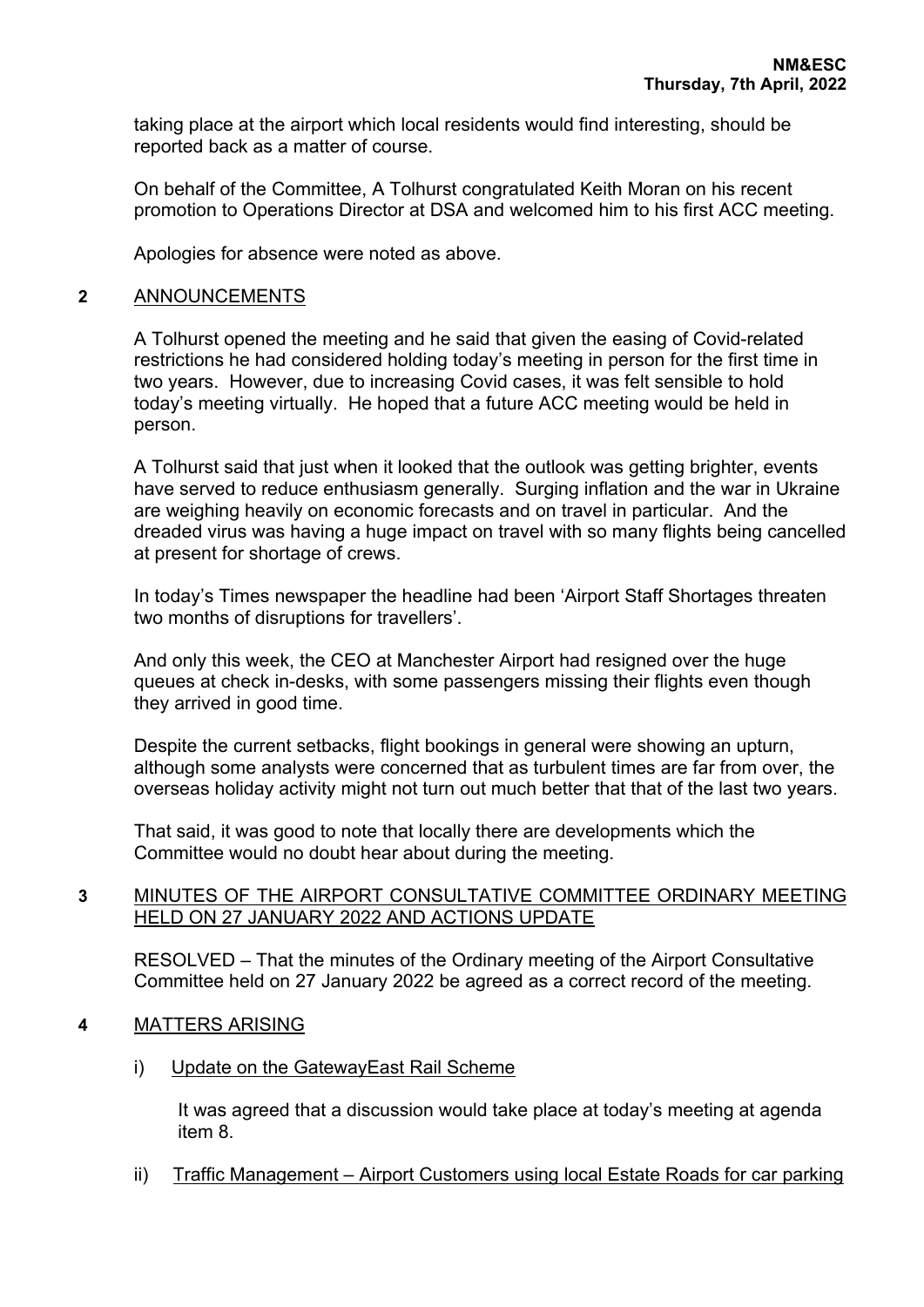Councillor Cox reported that complaints had increased significantly from local residents with regards to DSA customers parking their vehicles on local residential streets, especially on the Pembridge Park Estate, Spitfire Way and at Auckley village church.

Councillor Cox asked again if the Airport's NPR patrol vehicle could patrol the local estate roads. He acknowledged that the roads on the Pembridge Park Estate had not yet been adopted by Doncaster MBC.

A Tolhurst reported that he had recently discussed this issue with DSA's Managing Director and Director of Aviation Development and Corporate Affairs. It had been concluded that it was very difficult to patrol the estate roads due to them not being adopted by Doncaster MBC. It had been suggested that local Councillors seek Doncaster MBC's agreement to issue residents with parking permits to help address the problem.

Councillor Cox added that local residents had asked if signage could be installed to deter airport parkers from using the estate roads.

Following discussion, A Tolhurst suggested that all relevant authorities be brought together to talk about the situation with the hope that a solution could be found. **ACTION: K Moran / A Tolhurst.**

A Tolhurst said that it would also be helpful to understand if other Airports, and in particular, if Liverpool John Lennon Airport (LJLA) had similar problems with regards to airport passengers using local estate roads for car parking and how they were addressing it.

A Bosmans reported that there had been recent reports in the Liverpool Echo on 24 and 28 March 2022 regarding holidaymakers causing parking problems on residential roads near LJLA.

K Moran said that he would obtain feedback from A Dutton at LJLA to understand how they are addressing this issue. **ACTION: K Moran**

#### iii) DfT Information Gathering Exercise for Airport Consultative Committees

A Tolhurst remined the Committee that the Department for Transport (DfT) had launched an online information gathering exercise for ACCs on 10 January 2022 to understand the challenges faced by ACCs and other organisations established to perform a consultation process on the operations for UK airports and aerodromes through the information gathering exercise.

It was noted that a summary of the results from the review was currently awaited.

The UKACCs Secretariat had recently informed ACCs that the Civil Aviation Authority (CAA) had taken over responsibility of this exercise from the DfT.

A Tolhurst said that he would update the Committee when the summary results had been made available.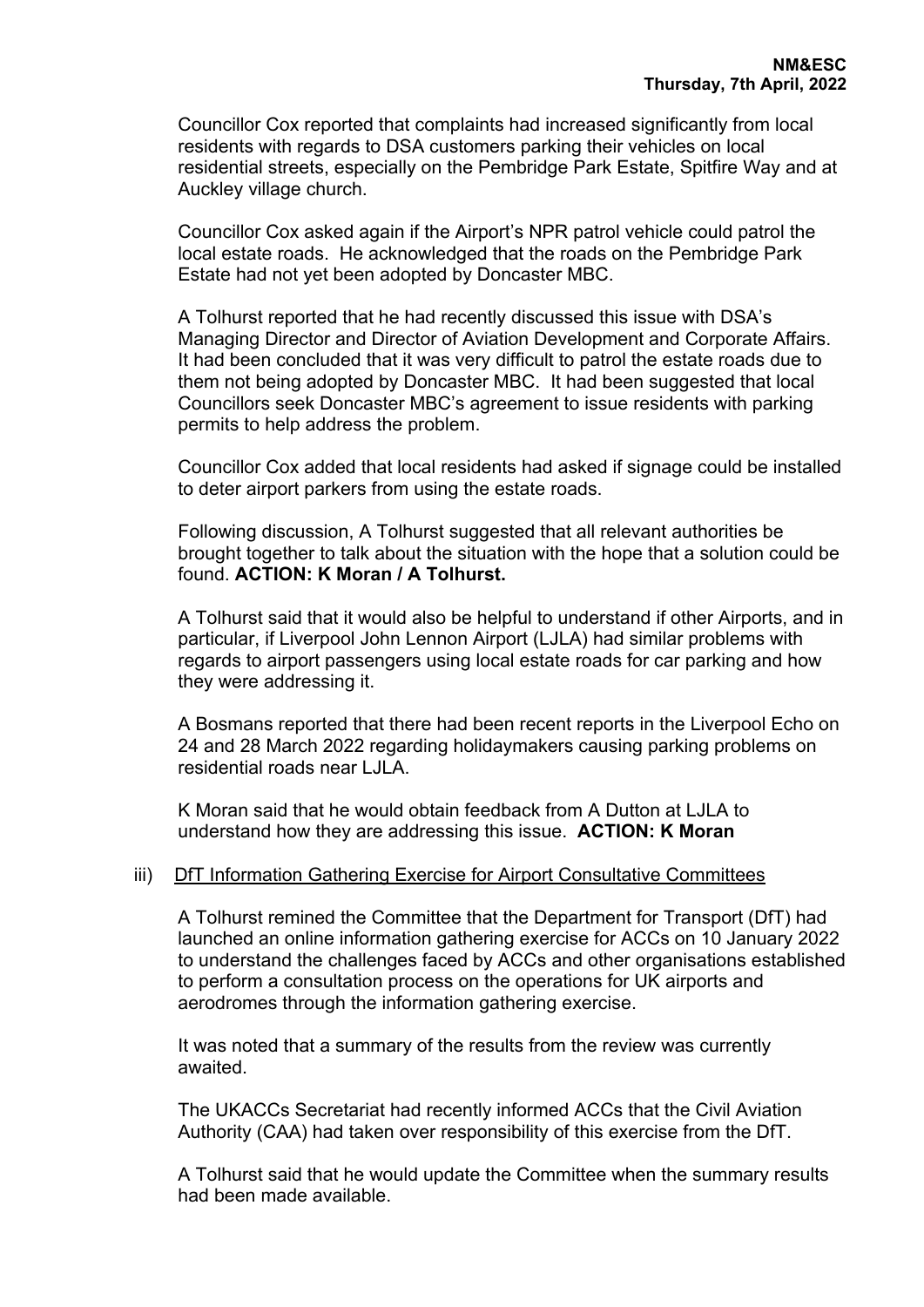## **5** ACC MEMBERSHIP UPDATE

RESOLVED – That the Committee noted the following changes of membership on the Airport Consultative Committee:

- Ex Parish Councillor Norma McCarron had been appointed as an Ex-officio Member of the ACC.
- In accordance with paragraph 8 of the Airport Consultative Committee's Constitution, following an election held on 24 March 2022, Town Councillor Cropley, Parish Councillor Raybould and Parish Councillor Ward had been elected by the Noise Monitoring and Environmental Sub-Committee to represent the Committee at the ACC for the 2022 calendar year.

## **6** AIRPORT BUSINESS UPDATE

K Moran provided the Committee with a verbal update on airport business.

It was reported that DSA was operating as normal despite travel across the UK being affected due to staffing problems and flight cancellations.

There had been some local staffing issues due to staff testing positive for Covid. The impact on service delivery and flights had been very minimal. There had been slight increases on queue times, but they were currently within the Airport's limits. There had been no queues reported over a ten-minute waiting time.

There would be an increase in flights at DSA during the Easter holidays.

It was reported that the Terminal Expansion Project to install three new departure gates, a new lift for passengers with reduced mobility and improvements at Central Search was currently two weeks behind schedule. It was anticipated that new x-ray machines would be installed at the Airport towards the end of April.

DSA were currently anticipating there to be 1.5 million passengers set to fly from the Airport during 2022.

TUI had launched a weekly long-haul service to Melbourne Orlando International Airport, with the first flight departing DSA on 27 March 2022.

From 2 May 2022 to the end of September 2022, TUI would be operating a weekly long-haul service to Cancun, Mexico on its Boeing 787 aircraft.

RESOLVED – That the update be noted.

## **7** PEEL LAND & PROPERTY UPDATE - DEVELOPMENT

N Biddle provided the Committee with a verbal update on Peel Land and Property development issues.

The following updates were noted:-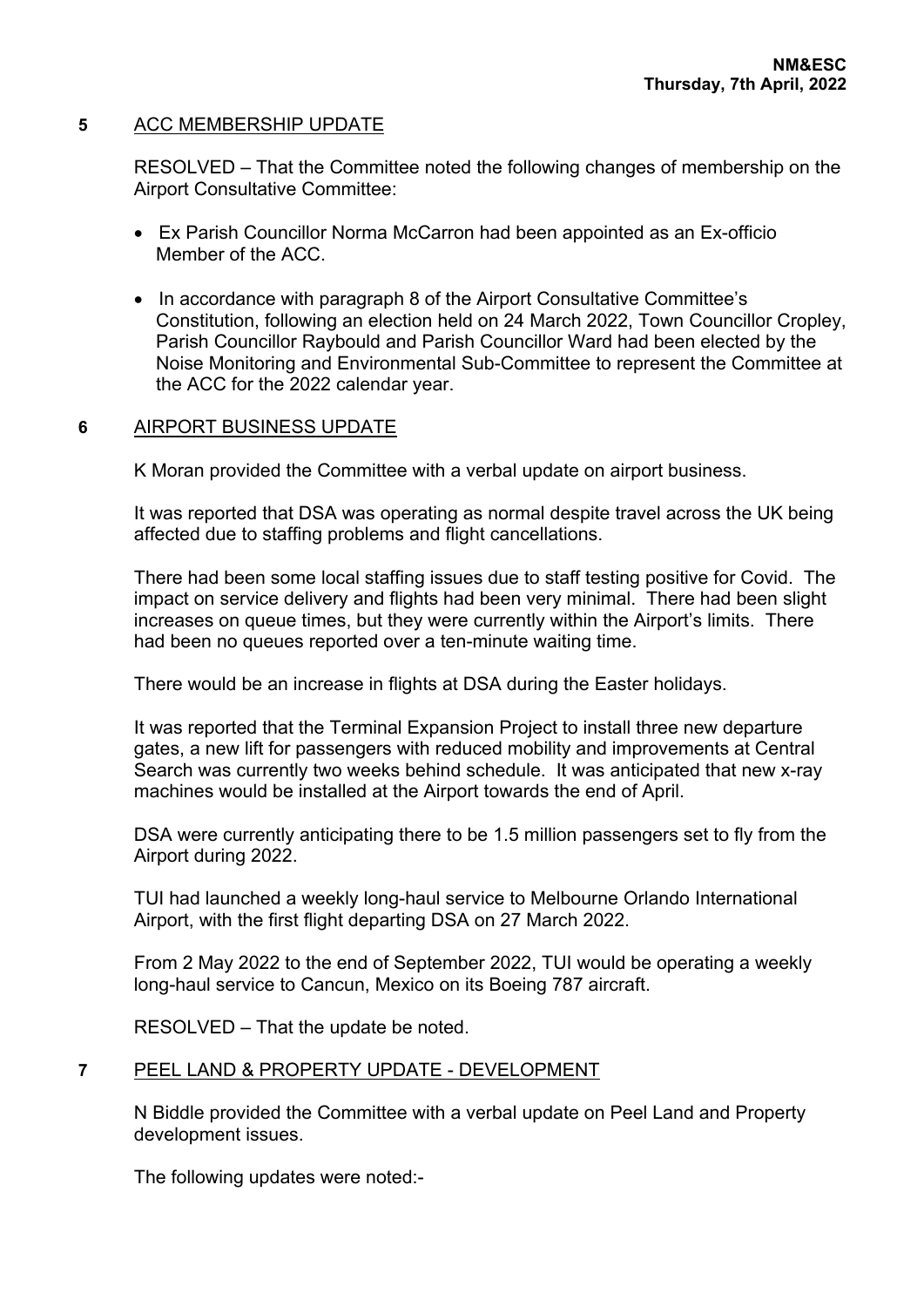- Following the January ACC meeting, Vendor Qualification Questionnaires had been completed with contractors set to work on the IQ site to ensure that they are meeting Peel Land and Property's procurement targets for local employment, apprenticeships, and use of local suppliers. Contractors were also being asked to meet stringent sustainability criteria.
- Five contractors had now been selected with the tender process scheduled to commence at the end of May / early June 2022.
- The IQ site infrastructure programme was still scheduled to commence towards the end of 2022, dependent upon weather conditions.
- A large site in the airport area had recently been sold to the industrial developer Panattoni to bring forward a new scheme, subject to planning consent.
- Trebor Developments had now let two industrial units (one to ScS and the second to an engineering company). It was noted that ScS had taken on 100 extra staff at its new site.
- Priority Space had recently started a development and CPD were also starting their final phase of two units.
- Armstrong House had recently been sold to a North-West property investor.

A Tolhurst asked if the Committee could receive an update at a future meeting with regards to the total number of job opportunities available via the creation of the new units onsite around the Airport area. **ACTION: N Biddle.**

Councillor Cox reported that noise monitoring devices had been installed in the nearby woodland area to monitor noise. He said that the noise monitoring devices had now been removed and that a request had been made to plant trees along the boundary of the industrial units to try and shield noise.

Councillor Cox added that he had received reports that the onsite plastics company were omitting some odours into the atmosphere.

In addition, Councillor Cox reported that there was also an issue regarding standing surface water on the corner of the Avro Park development.

N Biddle acknowledged Councillor Cox's concerns and agreed to investigate following today's meeting. **ACTION: N Biddle.**

Referring to the Community Issues Matrix, Members' were provided with the following updates:-

#### Flooding on First Avenue

Following the January ACC meeting, a design solution had been turned down by Drainage/ Highways Authority, due to a technical design issue. Engineers were currently looking at a hybrid system with a new design being submitted to the Drainage Authority as soon as possible.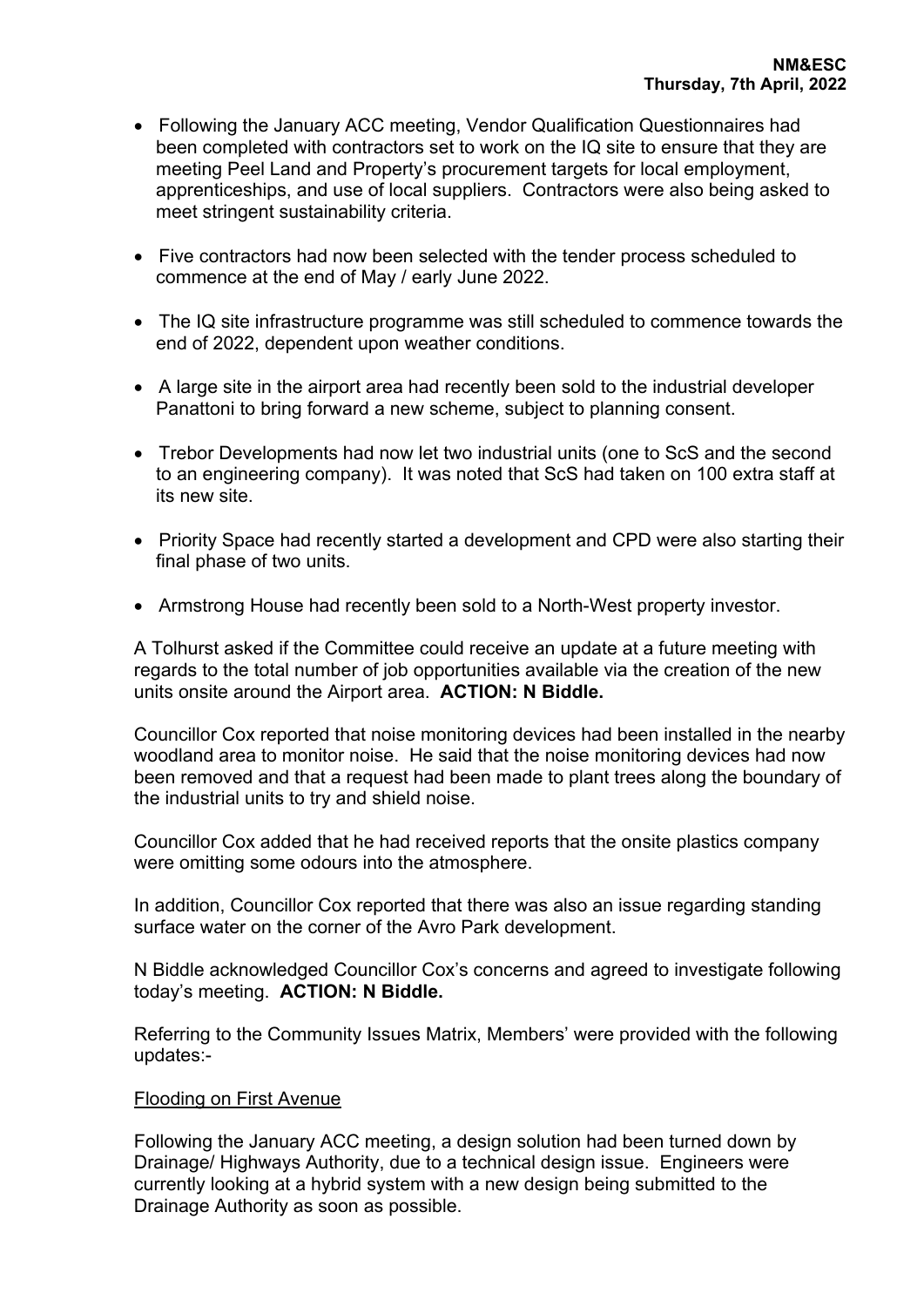Assurances were provided that any flooding occurring on First Avenue would continue to be pumped away as soon as Peel Land and Property had been made aware.

## Hayfield Lane Footpath

A new issue had arisen recently regarding the footpath on Hayfield Lane. It was understood that the footpath alongside the primary school was cut-up and very muddy. Investigations were currently taking place regarding the ownership of the footpath in order to provide a solution to help improve the surface of the footpath.

RESOLVED – That the updates be noted.

## **8** PEEL LAND & PROPERTY UPDATE - PLANNING

G Finch provided the Committee with a verbal update in relation to Peel Land and Property planning issues.

The following updates were noted:-

• Peel Land and Property were currently working with Northstone (Peel Land and Property's housing delivery arm) regarding a first phase application for a residential zone at Hurst Wood for 280 units.

It was anticipated that public consultation regarding the scheme was likely to commence during the Summer.

The public consultation exercise would also coincide with Peel Land and Property's consultation regarding key strategic documents on GatewayEast together with consultation on the Sustainable Transport Strategy and Green Infrastructure Strategy.

- Work was currently taking place on a detailed reserve matters submission for a plot of land South of Redline Security and East of the Trebor development for a number of smaller units.
- K Moran reported that the Airport would shortly be seeking to appoint a consultancy firm to manage its Solar Scheme project.

G Finch added that he had received confirmation from the local Planning Authority that the Solar Scheme was classed as permitted development with no further planning required.

In relation to the GatewayEast Rail scheme, P Kennan informed the Committee that the South Yorkshire Mayoral Combined Authority (SYMCA) had recently received a letter from the Secretary of State in relation to the outcome with regards to the SYMCA's final City Region Sustainable Transport Settlement (CRSTS) programme business case.

The Committee were informed that the SYMCA had been allocated a full CRSTS allocation of £570m for funding in local transport networks in the SYMCA.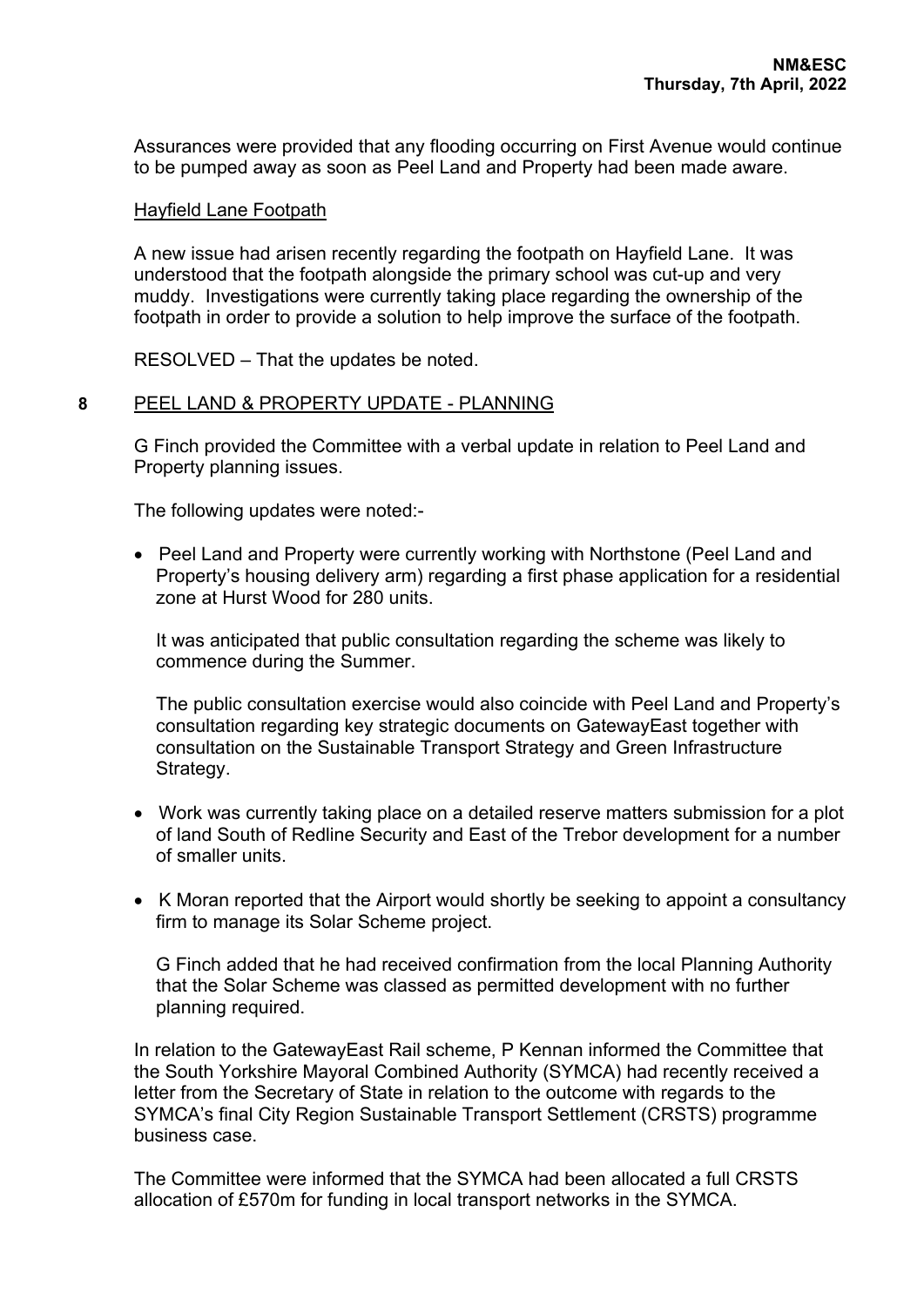It was noted that Department for Transport (DfT) had made the decision not to fund the GatewayEast rail link scheme through CRSTS. This would remain under discussion with the DfT by SYMCA officers.

It was agreed that a copy of the letter be circulated via email to the Committee following today's meeting. **ACTION: P Kennan via A Shirt.**

P Kennan said that he would provide a further update at the July ACC meeting.

RESOLVED – That the updates be noted.

## **9** DECLARATION OF INTERESTS IN RELATION TO AGENDA ITEM 10

There were no declarations of interest in relation to agenda item 10.

## **10** COMMUNITY INVESTMENT FUND - SUMMARY OF APPLICATIONS 2022

The Committee was informed that six applications had been submitted to the Airport's Community Investment Fund for 2022.

A summary of each application was contained within the agenda papers and the Committee considered each application separately.

Following consideration, it was agreed that three applications would be recommended by the Committee to receive full financial support.

In relation to application 'DSACIF 03 2021' the Committee recommended that, although the project did not fully meet the scope of the funding criteria, an exception would be made this year to support the project.

In addition, the Committee agreed that three applications would be recommended by the Committee to receive a financial contribution to support the development of their projects.

The Committee wished to thank all applicants for the considerable amount of time they had taken in completing their applications.

A Tolhurst asked if the total amount of funding available for 2022 projects could be confirmed by DSA. **ACTION: K Moran to ascertain with K Stow.**

RESOLVED – That the Committee considered and made recommendations against each of the six individual projects.

## **11** DECLARATION OF INTERESTS IN RELATION TO AGENDA ITEM 12

There were no declarations of interest in relation to agenda item 12.

#### **12** SUMMARY OF APPLICATIONS FOR COMMUNITY DEFIBRILLATORS

The Committee was informed that three completed applications had been submitted to the Airport's Community Investment Fund for Community Defibrillators.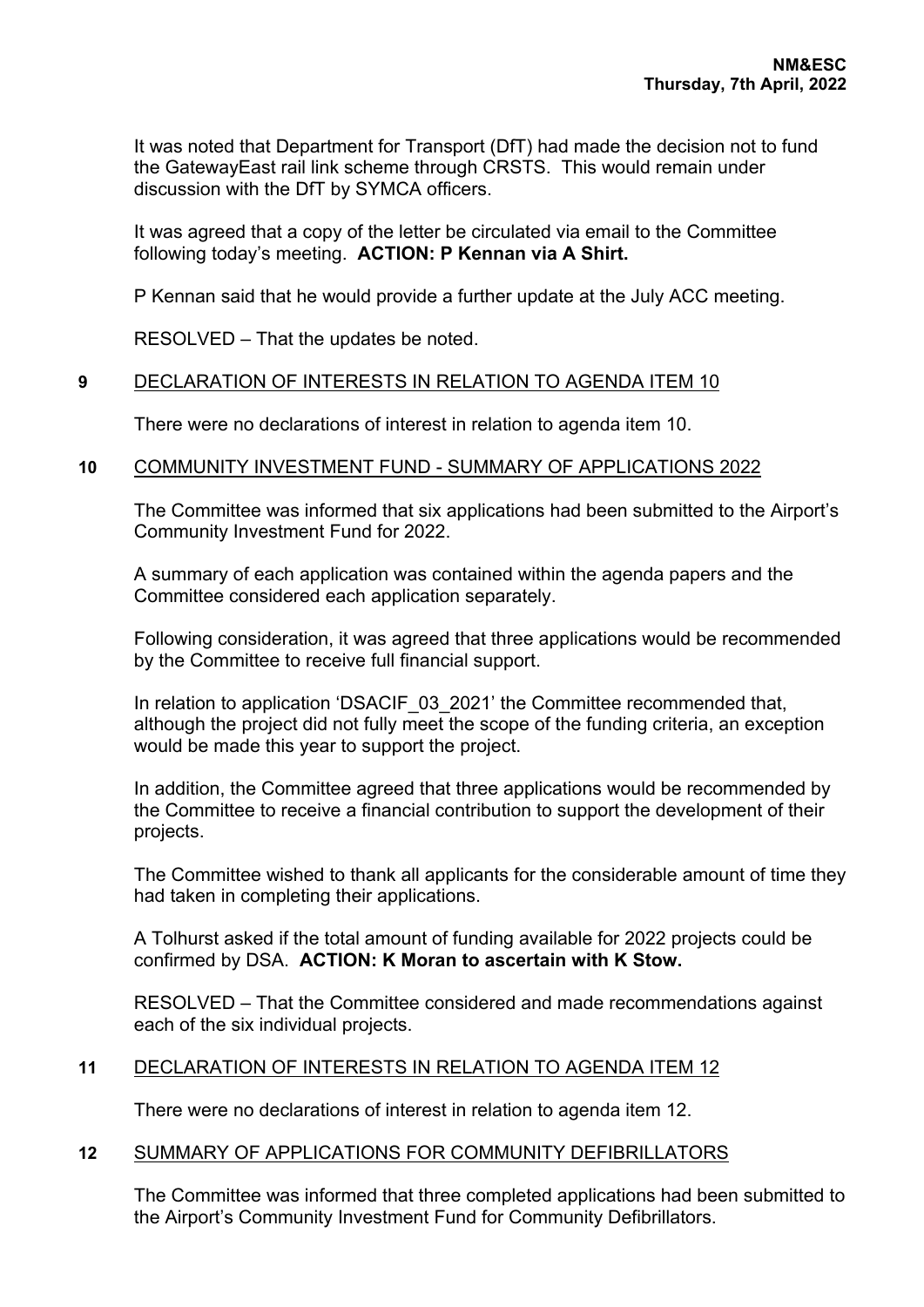A summary of each application was contained within the agenda papers and each application was considered separately by the Committee.

Following the Committee's consideration, it was agreed that all three applications be recommended by the Committee to receive support.

The Committee expressed its sincere gratitude to DSA for funding Defibrillators in the local community.

A Tolhurst queried if DSA would be supplying and installing the Defibrillators. **ACTION: K Moran to ascertain with D Monks.**

RESOLVED – That the Committee considered and recommended that DSA supports all three applications.

## **13** DRAFT MINUTES OF THE NOISE MONITORING AND ENVIRONMENTAL SUB-COMMITTEE HELD ON 24 MARCH 2022

RESOLVED – That the draft minutes of the Noise Monitoring and Environmental Sub-Committee held on 24 March 2022 be noted.

**14** MINUTES OF THE LIAISON GROUP OF UK AIRPORT CONSULTATIVE COMMITTEES (UKACCS) 44TH ANNUAL MEETING HELD ON 18-19 NOVEMBER 2021

RESOLVED – That the Committee noted the minutes of the Liaison Group of UK Airport Consultative Committees (UKACCs) 44th Annual Meeting held on 18-19 November 2021.

## **15** ANY OTHER BUSINESS

i) DSA's Community Investment Fund

In response to a query from Town Councillor Cropley, A Tolhurst informed the Committee that applications for the next round of Community Investment Funding were scheduled to be open in January 2023 with all completed applications to be submitted by 31 March 2023.

Further details would be circulated in January 2023.

ii) Thank you to outgoing ACC Members

A Tolhurst thanked and sent his best wishes to all Members who would either be standing or standing down at the forthcoming Local Elections on 5 May 2022.

The Committee noted that today would be Councillor Rosling-Josephs' and County Councillor Pearson's last meeting. On behalf of the Committee, A Tolhurst thanked Councillor Rosling-Josephs and County Councillor Pearson for all their contributions to the work of the ACC and wished them all the very best for the future.